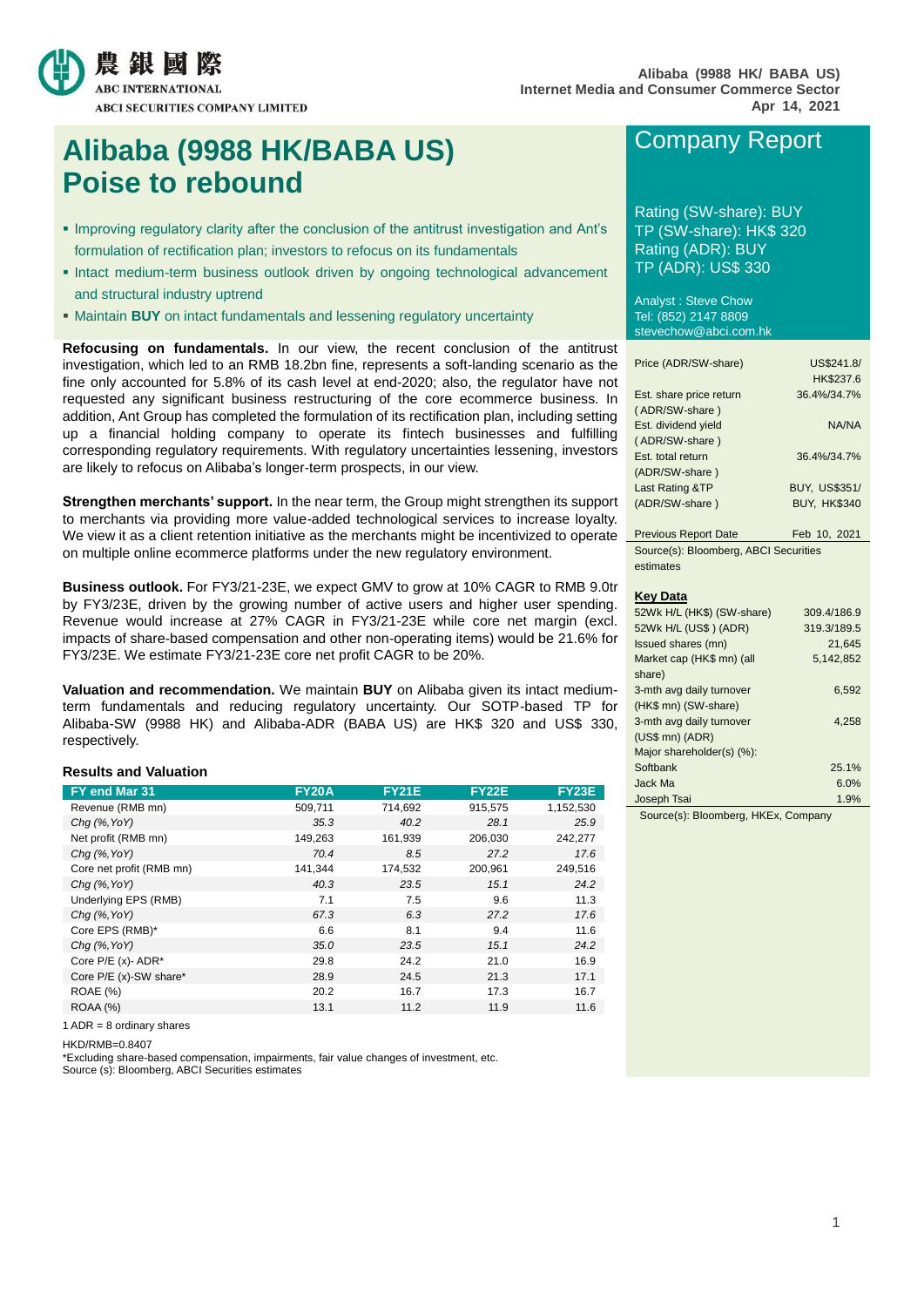

**ABCI SECURITIES COMPANY LIMITED** 

## **Lessening regularity uncertainties, though investigation in existing strategic investments continues**

In our view, the recent conclusion of the antitrust investigation, which led to an RMB 18.2bn fine, represents a soft-landing scenario as the fine only accounted for 5.8% of its cash level at end-2020. The fine will be booked in its upcoming 4QFY3/21 results.

In addition, unlike the Ant Group case where the regulator requests a significant business restructuring, the regulator has not made a similar restructuring request on Alibaba's core ecommerce business. Instead, Alibaba is requested to implement a rectification program to strengthen its internal controls and compliance, uphold fair competition, and protect the lawful rights and interests of the platform's merchants and consumers. Alibaba needs to submit a self-assessment and compliance report to the regulator for three consecutive years.

The management claims that they are not aware of any further ongoing antitrust investigation, except for the ongoing investigation in its existing strategic investments.

Looking forward, the management will continue to invest to strengthen its support to merchants through providing more value-added technological services to increase loyalty. We view it as a retention initiative as merchants can operate on multiple online ecommerce platforms more easily. We do not see any significant risk in merchants' stickiness given Alibaba's overwhelming customer base. The Group had 779m annual active customers in 4Q20, vs. 472m for JD and 788mn for Pinduoduo. Alibaba's annual spending per active customer is ~RMB 9K at present, based on our estimate, significantly higher than RMB 5.5K for JD and RMB 2.1K for Pinduoduo.

In addition, Ant Group (33% owned by Alibaba) has completed the formulation of its rectification plan:

- Ant Group will apply to set up a financial holding company to ensure its financialrelated businesses are fully regulated.
- Its payment business will return to serving consumers and SMEs by focusing on micro-payments.
- Ant Group will set up a personal credit reporting company and apply for a personal credit reporting license. It will conduct the personal credit reporting business to comply with relevant laws and regulations, strengthen the protection of personal information, and effectively prevent the abuse of data.
- Consumer finance products, "Jiebei" and "Huabei", will be operated by its consumer finance company in compliance with relevant laws and regulations.
- Ant Group will strengthen consumer rights protection. It will also further enhance its corporate governance, adhere to fair competition rules, bring related-party transactions into line, strengthen risk prevention and control, create a fair market environment, and further strengthen its corporate social responsibility commitments.

Overall, Ant's rectification plan is largely within market expectation. In addition, Alibaba's financial exposure in Ant is manageable – the latter accounted for 8.3% of Alibaba's core net profit in 9MFY3/21.

With regulatory uncertainties gradually dissipating, investors are likely to refocus on Alibaba's fundamentals, in our view.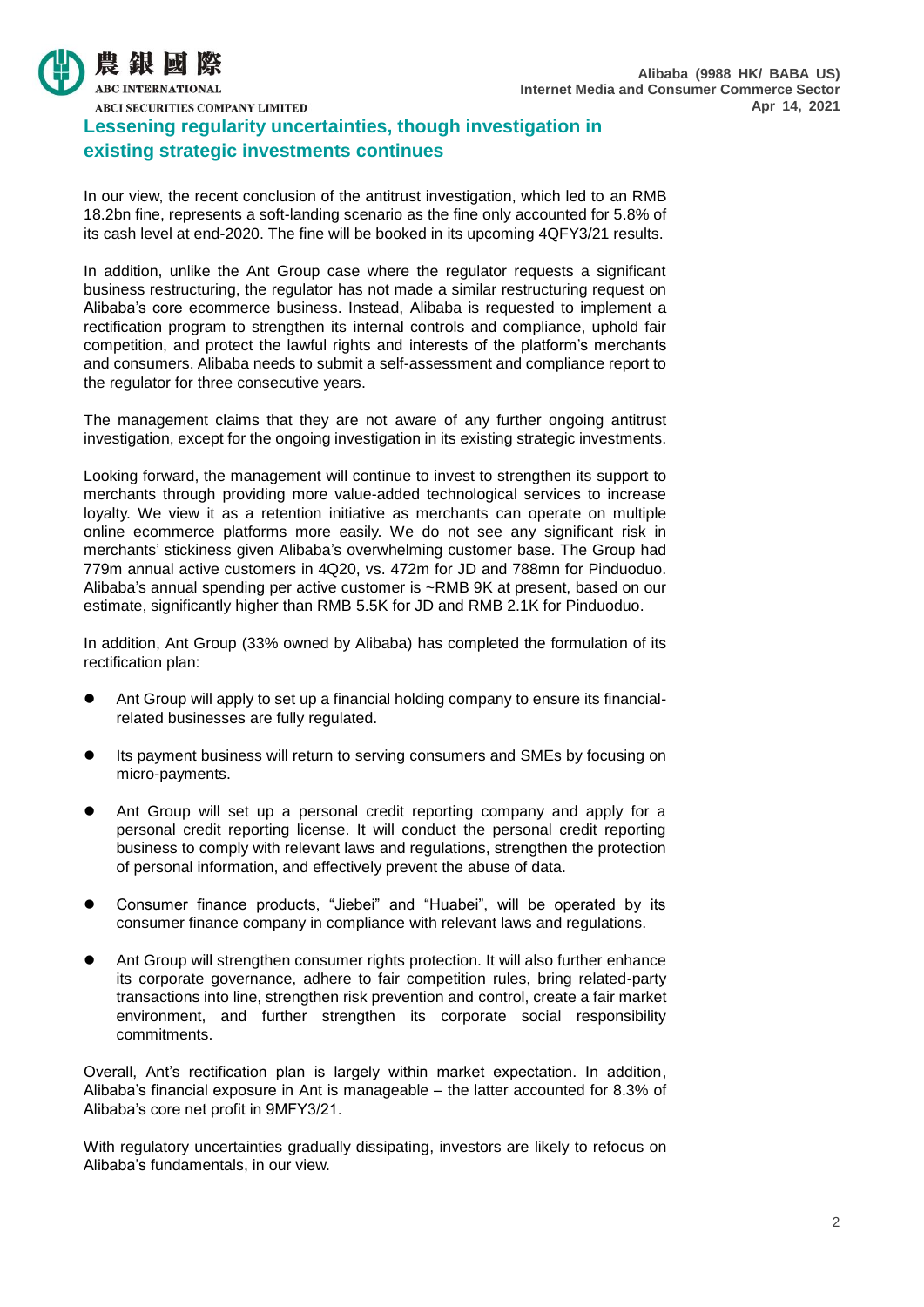

For FY3/21-23E, we expect GMV to grow at 10% CAGR to RMB 9.0by FY3/23, driven by the growing number of active users (CAGR 8.0%) and increased user spending (CAGR 2.0%). We expect revenue to grow at 27% CAGR in FY3/21-23E. Among Alibaba's major business segments, core commerce would expand at 24% CAGR; revenue from cloud computing and media/innovative initiatives would grow at 60% and 12% CAGRs. Alibaba's revenue growth has been higher than GMV growth in recent years, thanks to ongoing improvement of technological valued-added services to merchants, and we expect such trend to continue.

#### **Exhibit 1: Major assumptions**

|                               | <b>FY3/20</b> | <b>FY3/21E</b> | <b>FY3/22E</b> | <b>FY3/23E</b> |
|-------------------------------|---------------|----------------|----------------|----------------|
| Annual active buyers (mn)     | 726           | 820            | 886            | 957            |
| Annual GMV per customer (RMB) | 9.076         | 9.085          | 9.266          | 9.452          |
| Total GMV (RMB bn)            | 6.589         | 7.453          | 8.210          | 9.044          |
|                               |               |                |                |                |

Source(s): Company, ABCI Securities estimates

### **Exhibit 2: Revenue forecasts**

| (RMB mn)                              | <b>FY3/20</b> | <b>FY3/21E</b> | <b>FY3/22E</b> | <b>FY3/23E</b> |
|---------------------------------------|---------------|----------------|----------------|----------------|
| China retail revenue                  | 332,750       | 482,488        | 603,109        | 723,731        |
| China wholesale                       | 12,427        | 14,291         | 17,149         | 20,579         |
| International commerce                | 33,917        | 46,805         | 58,507         | 73,134         |
| Cainiao logistics                     | 22,233        | 35,573         | 53,359         | 80,039         |
| Consumer service (Ele.me)             | 25.440        | 30.528         | 35.107         | 40.373         |
| <b>Others</b>                         | 9,337         | 13,539         | 16,923         | 20,308         |
| Core commerce                         | 436,104       | 623,223        | 784,155        | 958,164        |
| Cloud computing                       | 40.016        | 62,025         | 99,240         | 158,783        |
| Digital media/ Innovation initiatives | 33,591        | 36,286         | 40,732         | 45.846         |
| <b>Total revenue</b>                  | 509,711       | 721,534        | 924,127        | 1,162,793      |

Source(s): Company, ABCI Securities estimates

**Gross margin:** We expect gross margin to decline from 44.6% in FY3/20 to 43.0% in FY3/23E due to ongoing investments in new businesses such as logistics and consumer services.

**Product development expense:** We expect non-GAAP product development expenses/sales ratio be ~6.0% in FY3/22E and FY3/23E due to ongoing R&D investments in new services for merchants and consumers to increase merchants' loyalty.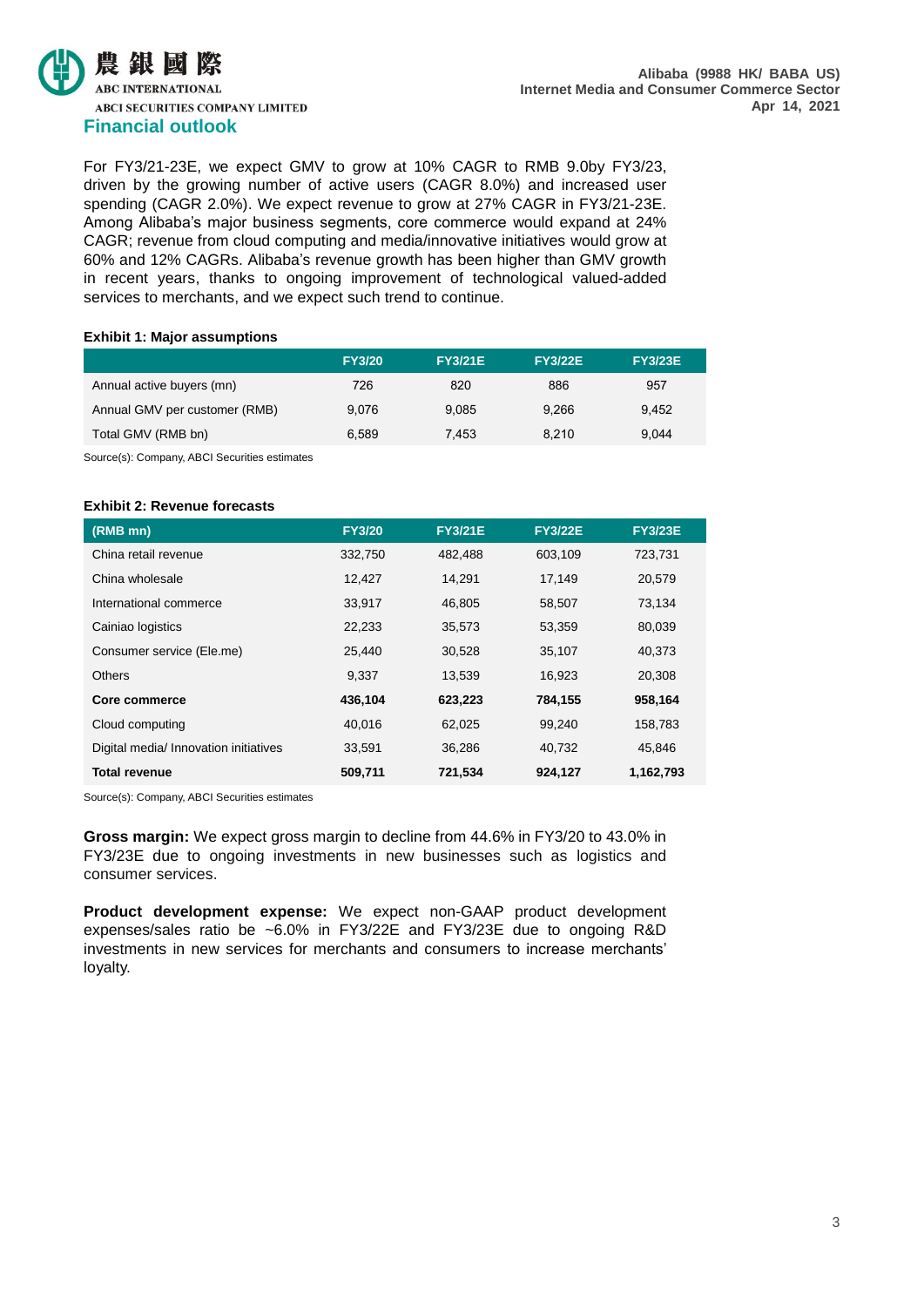

**Sales and marketing expenses:** We expect non-GAAP sales and marketing expenses/sales ratio to remain largely stable at 9.0% in FY3/21-23E.

**General & admin expenses:** We expect non-GAAP general & admin expenses /sales ratio to stay at 3.5% in FY3/21-23E.

We expect core net margin (excl. impacts of share-based compensation and other non-operating items) to be 21.6% for FY3/23E. This would result in a core net profit CAGR of 20% for FY3/21-23E. Note that the RMB18.2bn fine related to the antitrust investigation will be charged in FY3/21 but we have excluded it in our core profit calculation due to its exceptional nature.

### **Exhibit 3: Non-GAAP cost trend (RMB mn)**

| (FY end Mar 31)                   | <b>FY3/20</b> | <b>FY3/21E</b> | <b>FY3/22E</b> | <b>FY3/23E</b> |
|-----------------------------------|---------------|----------------|----------------|----------------|
| Cost of revenue                   | 275,045       | 400,228        | 512,722        | 645,417        |
| Product development expenses      | 29,426        | 46,455         | 54,934         | 69,152         |
| Sales & marketing expenses        | 46,843        | 64,322         | 82,402         | 103,728        |
| General & admin expenses          | 21,261        | 25,014         | 32,045         | 40,339         |
| Amortization of intangible assets | 13,964        | 16,438         | 23,805         | 29,966         |
| <b>Total</b>                      | 386,539       | 552,457        | 705,908        | 888,601        |
| % of revenue                      |               |                |                |                |
| Cost of revenue                   | 54.0%         | 56.0%          | 56.0%          | 56.0%          |
| Product development expenses      | 5.8%          | 6.5%           | 6.0%           | 6.0%           |
| Sales & marketing expenses        | 9.2%          | $9.0\%$        | $9.0\%$        | $9.0\%$        |
| General & admin expenses          | 4.2%          | 3.5%           | 3.5%           | 3.5%           |
| Amortization of intangible assets | 2.7%          | 2.3%           | 2.6%           | 2.6%           |
| <b>Total</b>                      | 75.8%         | 77.3%          | 77.1%          | 77.1%          |

Note. Excluding impacts of share-based compensation and other non-operating items

Source(s): Group , ABCI Securities estimates

### **Exhibit 4: Forecast changes for FY3/21E**

|             |         |         |             | Comment                  |
|-------------|---------|---------|-------------|--------------------------|
| (RMB mn)    | old     | new     | <b>Diff</b> |                          |
| Revenues    | 687,325 | 714.692 | 4.0%        | Higher growth assumption |
| Core profit | 165,994 | 174,532 | 5.1%        |                          |

Source(s): ABCI Securities estimates

#### **Exhibit 5: Forecast changes for FY3/22E**

|             |         |         |             | Comment                |
|-------------|---------|---------|-------------|------------------------|
| (RMB mn)    | old     | new     | <b>Diff</b> |                        |
| Revenues    | 881,366 | 915.575 | 3.9%        |                        |
| Core profit | 210,883 | 200.961 | $-4.7\%$    | Higher cost assumption |

Source(s): ABCI Securities estimates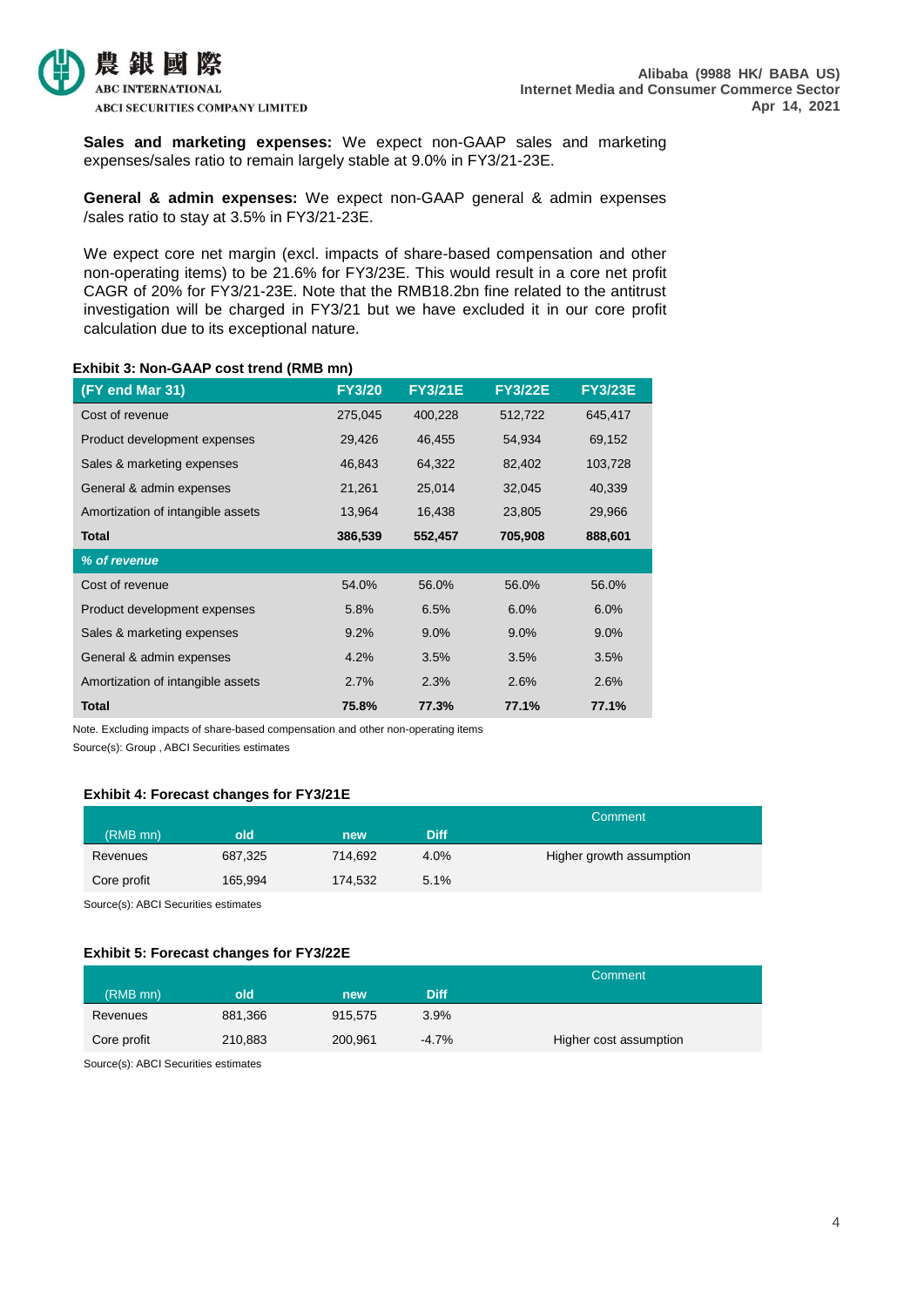

We derive Alibaba's valuation range based on the SOTP approach. For Alibaba's core business, we apply a target multiple range of 23x-28x on its FY3/22E core profit. For its strategic investments, we refer to the latest book value and our estimates. The SOTP approach results in a valuation range of HK\$ 292-HK\$ 348 for Alibaba-SW (9988 HK).

### **Alibaba-SW (9988 HK):** We set our TP at HK\$ 320.

**Alibaba-ADR (BABA US):** Based on our TP of Alibaba-SW, we set the corresponding TP of Alibaba-ADR at US\$ 330 (1 ADR represents 8 shares).

Overall, our valuation range implies a wide trading range. Our TP indicates a medium-term target but we notice that short-term share price might deviate from it due to regulatory uncertainties and technical factors such as supply/demand dynamics of shares, etc.

#### **Exhibit** 6**: SOTP valuation range for Alibaba-SW (9988 HK)**

| (HKD per share)        | Low. | <b>High</b> | <b>Remarks</b>                               |  |
|------------------------|------|-------------|----------------------------------------------|--|
| Core business          | 255  | 311         | 23-28x FY3/22E core profit                   |  |
| Strategic investments* | 37   | 37          | Latest book value, ABCI Securities estimates |  |
| <b>Total</b>           | 292  | 348         |                                              |  |
| Total (ex-Ant)         | 275  | 331         | For reference only                           |  |
|                        |      |             |                                              |  |

\*Including HK\$17 per share for 33% stakes in Ant Group based on US\$ 150bn valuation (100%), which implies 8x 2019 P/S

Source(s): ABCI Securities estimates

Overall, the tightening regulations have led to divergent valuations among the major listed ecommerce platforms in recent months. Alibaba's valuation is substantially below its long-term average. Valuation of JD and Meituan continues to trade at above their respective historical averages. With the regulatory uncertainties gradually lessening, the divergent trend has started to reverse recently and we expect the trend to continue in the near term.

During 4Q20, Alibaba's forward P/E has retracted from about 29x to 19x due to delay in Ant's IPO and rising regulatory concern. With lessening uncertainties, its valuation has started to recover gradually. Looking forward, we expect the trend to continue but a full restoration of valuation back to pre-crisis levels could take time as regaining investor confidence is a gradual process.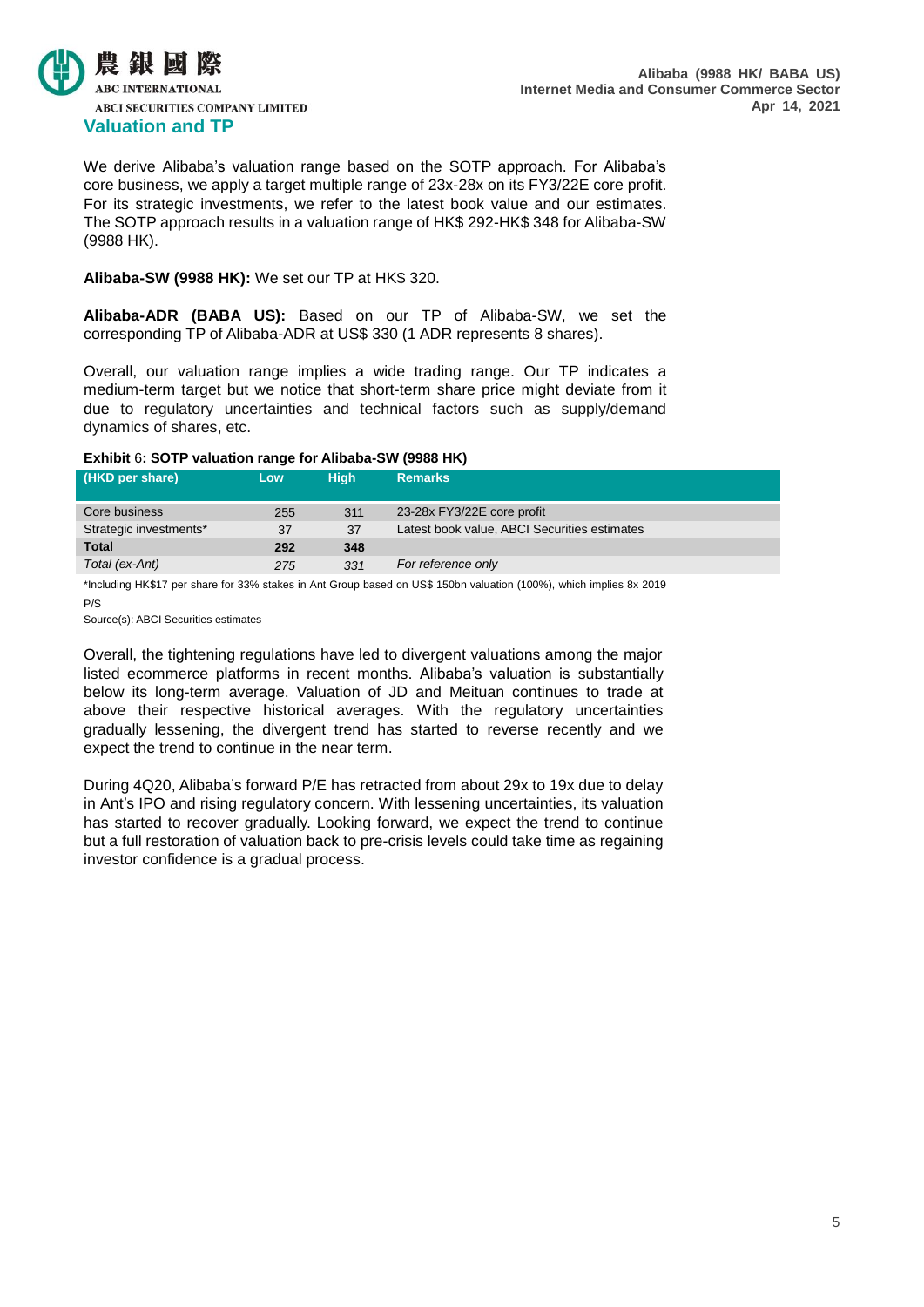

**ABCI SECURITIES COMPANY LIMITED** 





Source(s): Bloomberg, ABCI Securities



#### **Exhibit 10: TP changes of Alibaba-SW (9988 HK) (HK\$ per share)**

| Segment        | Old | <b>New</b> | <b>Methodology-old</b>    | Methodology - new       |
|----------------|-----|------------|---------------------------|-------------------------|
| <b>Overall</b> | 340 | 320        | 27.5x FY3/22E core profit | 25x FY3/22E core profit |

Source(s): ABCI Securities estimates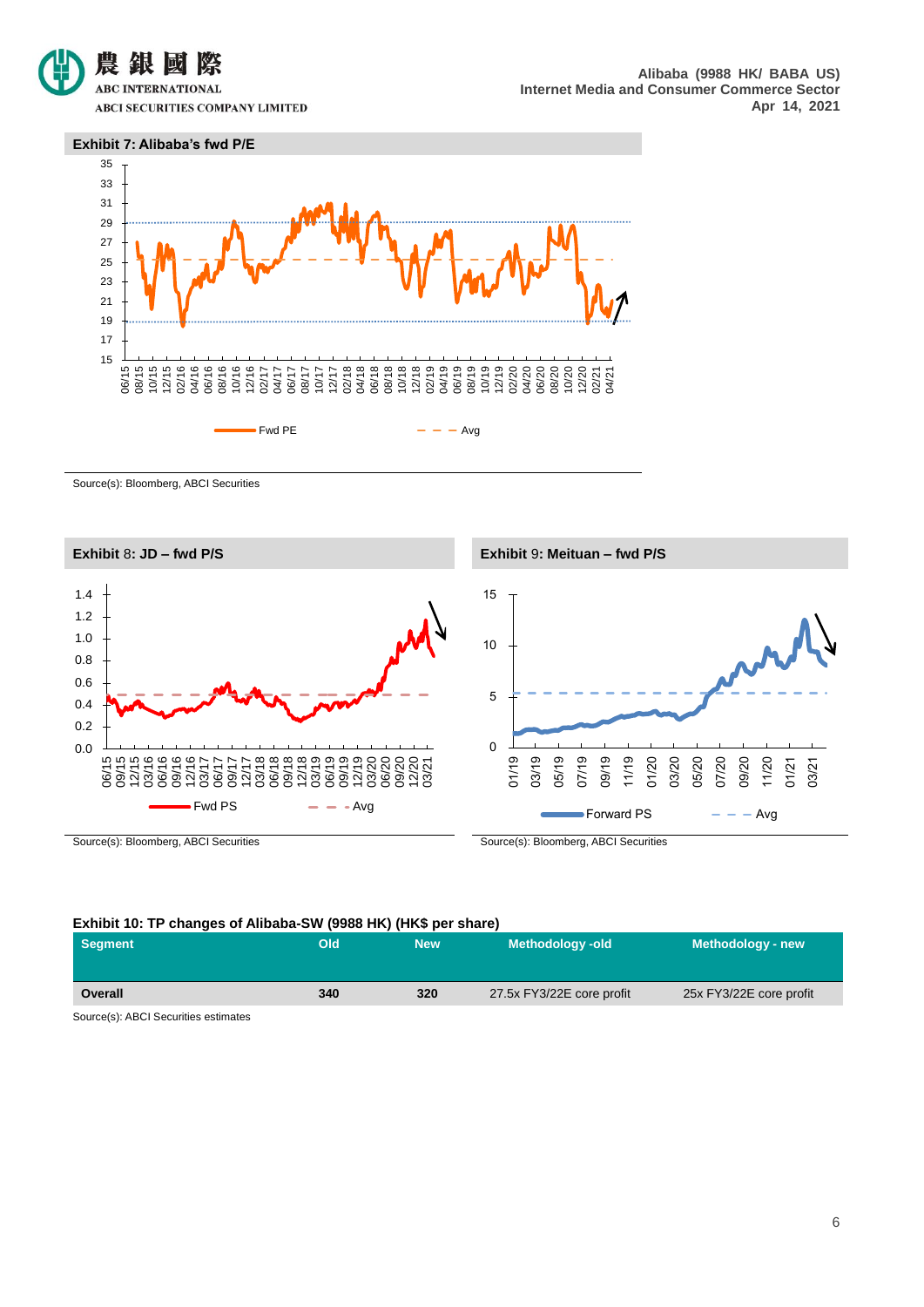# 農銀國際 ABC INTERNATIONAL

**ABCI SECURITIES COMPANY LIMITED** 

## **Financial forecast**

## **Consolidated income statement (FY20A-FY23E)**

| FY Ended Mar 31 (RMB mn)                      | <b>FY20A</b> | <b>FY21E</b> | <b>FY22E</b> | <b>FY23E</b> |
|-----------------------------------------------|--------------|--------------|--------------|--------------|
| Core commerce                                 | 436,104      | 616,382      | 775,603      | 947,901      |
| Cloud computing & Internet infrastructure     | 40,016       | 62,025       | 99,240       | 158,783      |
| Others                                        | 33,591       | 36,286       | 40,732       | 45,846       |
| <b>Total revenue</b>                          | 509,711      | 714,692      | 915,575      | 1,152,530    |
| Cost of sales                                 | (282, 367)   | (410, 119)   | (523, 282)   | (657, 381)   |
| <b>Gross profit</b>                           | 227,344      | 304,573      | 392,293      | 495,150      |
| Product development expenses                  | (43,080)     | (64, 901)    | (74, 626)    | (91, 461)    |
| Selling & marketing expenses                  | (50, 673)    | (69, 496)    | (87, 925)    | (109, 986)   |
| General & admin expenses                      | (28, 197)    | (34, 384)    | (42, 048)    | (51, 671)    |
| Amortization/Impairment                       | (13,964)     | (16, 438)    | (23, 805)    | (29,966)     |
| <b>Operating Profits</b>                      | 91,430       | 119,354      | 163,888      | 212,066      |
| Interest and investment income                | 72,956       | 75,000       | 75,000       | 75,000       |
| Interest expenses                             | (5, 180)     | (5,700)      | (5,900)      | (6,200)      |
| Other income                                  | 7,439        | (18,000)     |              |              |
| Share of results of equity investees          | (5,733)      | 1,000        | 1,000        | 1,000        |
| Profit before tax                             | 160,912      | 171,654      | 233,988      | 281,866      |
| Tax                                           | (20, 562)    | (17, 165)    | (37, 438)    | (50, 736)    |
| Profit after tax                              | 140,350      | 154,488      | 196,550      | 231,130      |
| Minority interests                            | 9,083        | 7,724        | 9,827        | 11,556       |
| Accretion of mezzanine equity                 | (170)        | (273)        | (348)        | (409)        |
| Profits attributable to ordinary shareholders | 149,263      | 161,939      | 206,030      | 242,277      |
| Share-based compensation                      | 31,742       | 42,882       | 45,779       | 51,864       |
| Amortization and impairment                   | 39,044       | 26,438       | 23,805       | 29,966       |
| Gains on disposals/revaluation of investments | (4,764)      | (75,000)     | (75,000)     | (75,000)     |
| Other non-core items                          | (73, 941)    | 18,273       | 348          | 409          |
| Non-GAAP profits attributable to ordinary     |              |              |              |              |
| shareholders (Core net profit)                | 141,344      | 174,532      | 200,961      | 249,516      |
| <b>Growth</b>                                 |              |              |              |              |
| Total revenue (%)                             | 35.3         | 40.2         | 28.1         | 25.9         |
| Gross Profits (%)                             | 33.8         | 34.0         | 28.8         | 26.2         |
| Operating Profits (%)                         | 60.2         | 30.5         | 37.3         | 29.4         |
| Net profit (%)                                | 70.4         | 8.5          | 27.2         | 17.6         |
| Core net profit (%)                           | 40.3         | 23.5         | 15.1         | 24.2         |
| <b>Operating performance</b>                  |              |              |              |              |
| Operating margin (%)                          | 17.9         | 16.7         | 17.9         | 18.4         |
| Net margin (%)                                | 29.3         | 22.7         | 22.5         | 21.0         |
| Core net margin (%)                           | 27.7         | 24.4         | 21.9         | 21.6         |

*Note.* Individual items may not sum to total due to rounding differences

Source(s): Company, ABCI Securities estimates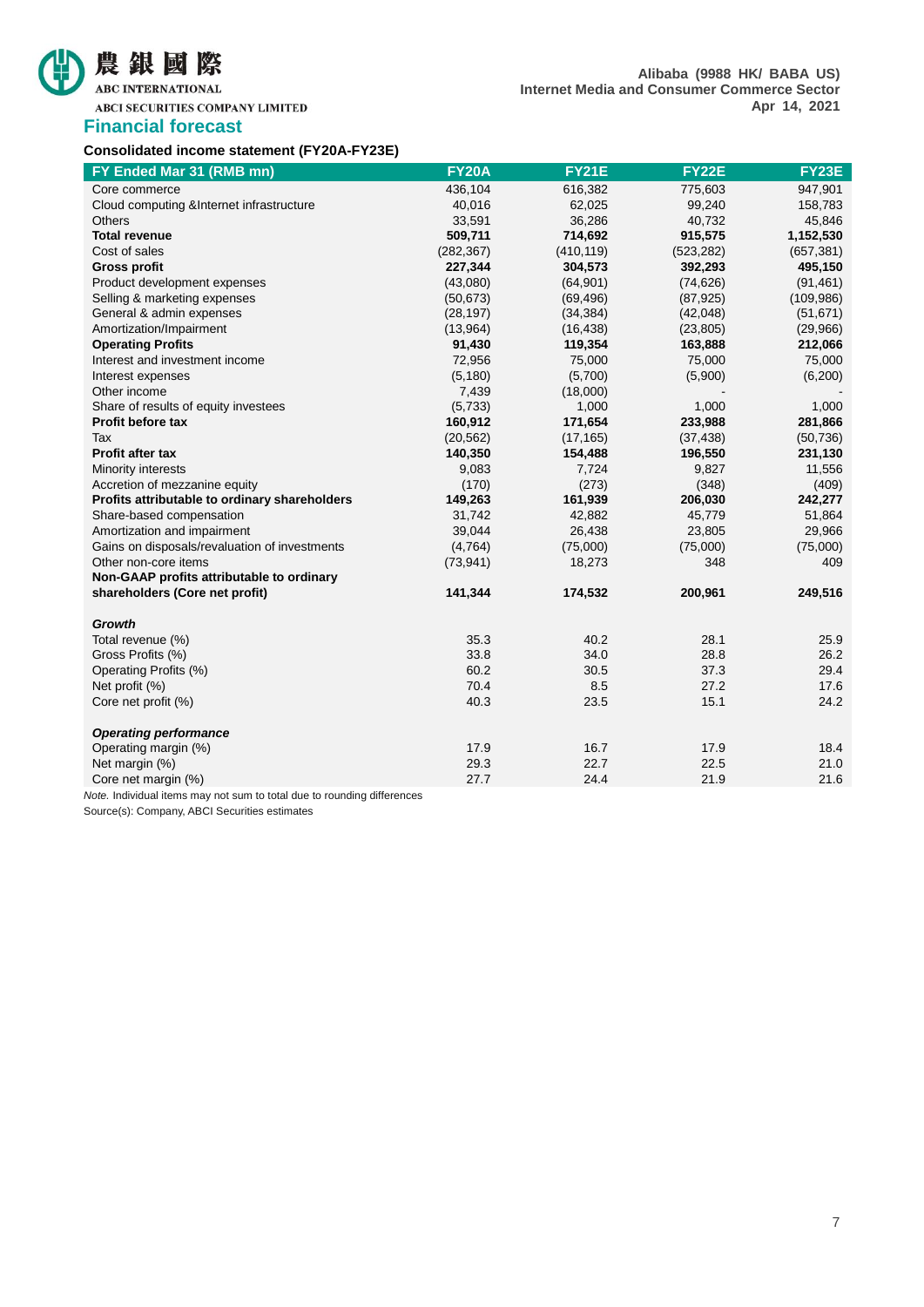

# 農銀國際

ABC INTERNATIONAL

**Alibaba (9988 HK/ BABA US) Internet Media and Consumer Commerce Sector Apr 14, 2021**

ABCI SECURITIES COMPANY LIMITED **Consolidated balance sheet (FY20A-FY23E)**

| As of Mar 31 (RMB mn)                            | <b>FY20A</b> | <b>FY21E</b> | <b>FY22E</b> | <b>FY23E</b> |
|--------------------------------------------------|--------------|--------------|--------------|--------------|
| <b>Fixed assets</b>                              | 103,387      | 158,387      | 213,387      | 268,387      |
| Investments                                      | 350,961      | 551,961      | 752,961      | 953,961      |
| Other non-current assets                         | 395,714      | 419,276      | 435,471      | 445,505      |
| <b>Total non-current assets</b>                  | 850,062      | 1,129,624    | 1,401,819    | 1,667,853    |
| Cash & equivalents                               | 330,503      | 315,712      | 360,970      | 466,545      |
| Restricted cash and escrow receivables           | 15,479       | 15,479       | 15,479       | 15,479       |
| Short-term investments and investment securities | 32,712       | 32,712       | 32,712       | 32,712       |
| Prepayments, deposits & other assets             | 84,229       | 84,229       | 84,229       | 84,229       |
| <b>Total current assets</b>                      | 462,923      | 448,132      | 493,390      | 598,965      |
| <b>Total assets</b>                              | 1,312,985    | 1,577,756    | 1,895,209    | 2,266,818    |
| Accrued expenses, accounts payable and other     |              |              |              |              |
| liabilities                                      | 161,536      | 195,806      | 250,842      | 315,762      |
| Other payables & accruals                        | 23,204       | 23,204       | 23,204       | 23,204       |
| Borrowings and notes                             | 5,154        | 5,154        | 5,154        | 5,154        |
| Deferred revenue                                 | 38,338       | 71,469       | 91,557       | 115,253      |
| Merchants deposits                               | 13,640       | 13,640       | 13,640       | 13,640       |
| <b>Total current liabilities</b>                 | 241,872      | 309,273      | 384,398      | 473,013      |
| Borrowings and notes                             | 120,276      | 120,276      | 120,276      | 120,276      |
| Other non-current liabilities                    | 71,186       | 71,186       | 71,186       | 71,186       |
| <b>Total non-current liabilities</b>             | 191,462      | 191,462      | 191,462      | 191,462      |
| <b>Total liabilities</b>                         | 433,334      | 500,735      | 575,860      | 664,475      |
| <b>Net current assets</b>                        | 221,051      | 138,859      | 108,992      | 125,952      |
| <b>Mezzanine equity</b>                          | 9,103        | 9,376        | 9,724        | 10,133       |
| Equity attributable to shareholders              | 755,401      | 960,222      | 1,212,030    | 1,506,171    |
| Non-controlling interests                        | 115,147      | 107,423      | 97,595       | 86,039       |
| <b>Total equity</b>                              | 870,548      | 1,067,644    | 1,309,625    | 1,592,210    |

*Note.* Individual items may not sum to total due to rounding differences

Individual items may varies from reported figures due to rounding differences/definition differences

Source(s): Company, ABCI Securities estimates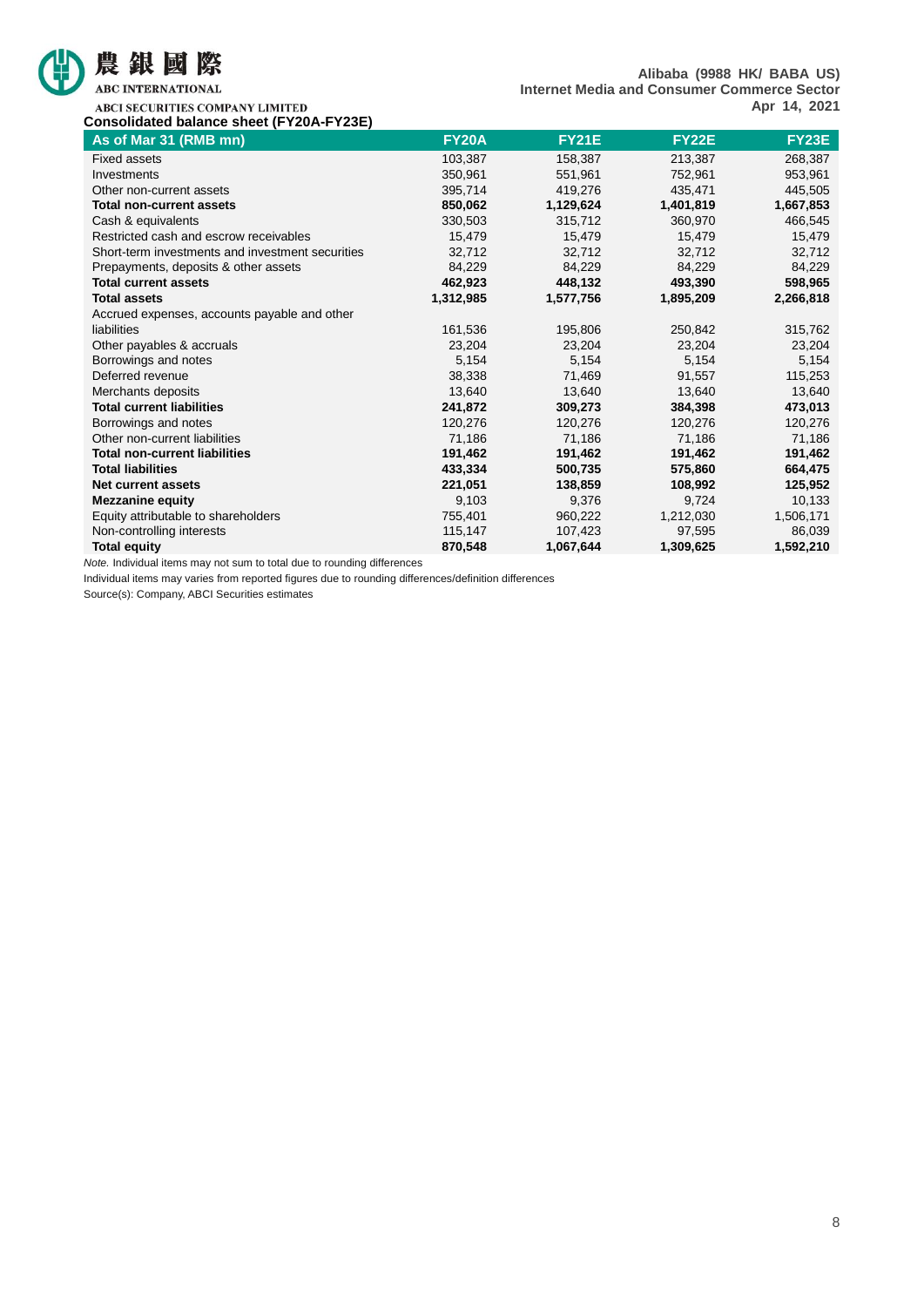

## **Violation of the anti-monopoly law in China**

According to State Administration for Market Regulation of the People's Republic of China (the "SAMR"), Alibaba has violated the anti-monopoly law, which states that a business operator that has a dominant market position is prohibited from restricting business counterparties through exclusive arrangements without justifiable cause.

The SAMR ordered Alibaba Group to cease violating acts and imposed on Alibaba a fine of RMB 18.228bn. The SAMR also issued an administrative guidance, instructing Alibaba Group to implement a comprehensive program of rectification, through strictly fulfilling its responsibility as a platform operator, strengthening its internal controls and compliance, upholding fair competition, and protecting the lawful rights and interests of the platform's merchants and consumers. The administrative guidance requires Alibaba Group to submit a self-assessment and compliance report to the SAMR for three consecutive years.

#### **Market competition**

The ecommerce industry is competitive. The competition will be on commission rate, promotion discount, brand advertising, technological investment, and more.

#### **Slowdown in ecommerce consumption**

As the industry is dependent on consumer spending, any significant slowdown of consumption in China would hamper the Group's performance. In the long term, we believe consumption growth in domestic market would converge with income growth, which is usually in line with GDP growth.

#### **Non-GAAP financials**

Ecommerce platforms generally disclosed the non-GAAP financial metrics, such as the non-GAAP net profit, to supplement its GAAP financial measures. Historically, there were differences between its GAAP net profit and non-GAAP net profit due to inclusion of items such as share-based compensation and other non-core items in the former.

Among these items, share-based compensation expense is related to various factors including price movement of ordinary shares, expected volatility, risk-free interest rate, etc.

While investors tend to exclude these items when performing analysis given their non-cash nature, we believe these non-GAAP financial measures should only serve as references.